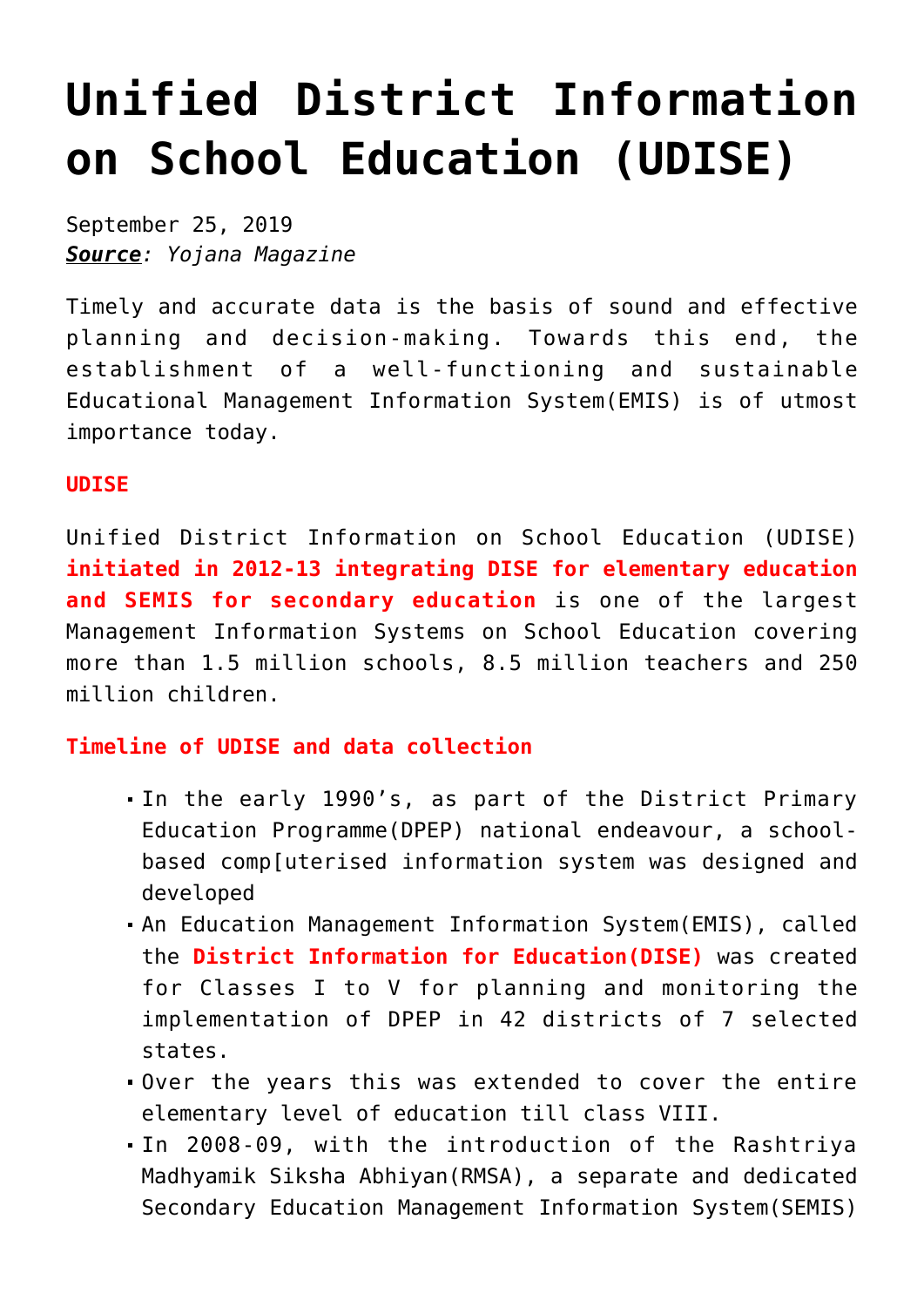was started for class IX to XII.

- Subsequently, in 2012-13, the Unified District Information system for Education(UDISE) was launched by integrating the DISE for elementary education and SEMIS for secondary education.
- Since then, UDISE has acquired the status of Official Statistics of the Ministry of Human Resources Development (MHRD) and is now operational in all the districts of the country.
- All the parallel systems of data collection, including annual data collection by the Department of School Education & Literacy, MHRD, have discontinued and UDISE is the only source of information for the school education system.
- All MHRD publications with regard to school education statistics are now exclusively based on UDISE data

# **Limitations of UDISE**

- The offline data collection system
- Lack of accountability due to the absence of audit trail
- Single DISe Data Capture Format(DCF) for all categories of schools
- Lack of verification and analysis of Data
- Lack of coordination and supervision
- Multiple versions of data collection software

## **UDISE+**

**UDISE+ (UDISE plus) is an updated and improved version of UDISE**. Under this **entire system will be online and will gradually move towards collecting data in real-time.** Data from 2018-19 will be collected through this software.

## **Features of UDISE+**

The salient features of UDISE+ can be categorized under the following heads: